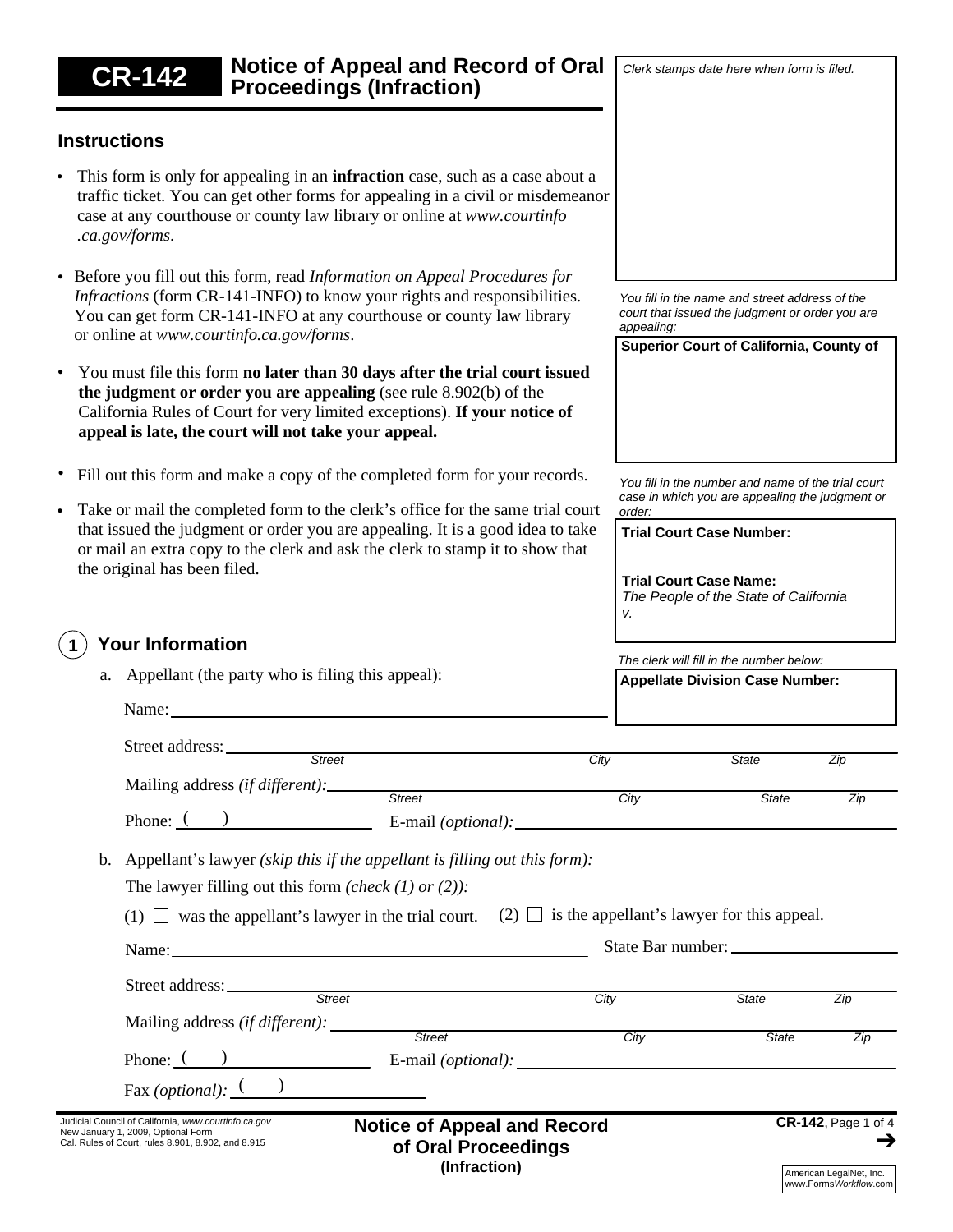| <b>Judgment or Order You Are Appealing</b> |                                                                                                                                                        |  |
|--------------------------------------------|--------------------------------------------------------------------------------------------------------------------------------------------------------|--|
|                                            | I am/My client is appealing (check a, b, or c):                                                                                                        |  |
| a.                                         | the final judgment of conviction in the case (Penal Code section $1466(2)(A)$ ).                                                                       |  |
|                                            | The trial court issued (rendered) this judgment on <i>(fill in the date)</i> :                                                                         |  |
| $\mathbf{b}$ . $\mathbf{1}$                | an order made by the trial court after judgment that affects an important (substantial) right of mine/my client<br>(Penal Code section $1466(2)(B)$ ). |  |
|                                            | The trial court issued this order on <i>(fill in the date)</i> :                                                                                       |  |
|                                            | other <i>(describe the action you are appealing and indicate the date the trial court took the action)</i> :                                           |  |
|                                            |                                                                                                                                                        |  |
|                                            |                                                                                                                                                        |  |
|                                            |                                                                                                                                                        |  |

### **Record of the Oral Proceedings**

*You do not have to provide the appellate division with a record of what was said in the trial court (this is called a record of the "oral proceedings"). But if you do not, the appellate division will not be able to consider what was said during those proceedings in determining whether an error was made in the trial court proceedings.*

I elect (choose)/My client elects to proceed *(check a or b):* **3**

a.  $\Box$  WITHOUT a record of the oral proceedings in the trial court *(skip item*  $\Diamond$ ); sign and date this form). I understand that if I proceed without a record of the oral proceedings, the appellate division will not be able to consider what was said during those proceedings in deciding whether a legal error was made.

> *(Write initials here):*

b.  $\Box$  WITH a record of the oral proceedings in the trial court *(complete item*  $\Diamond$ ) *below*). I understand that, if I elect (choose) to proceed WITH a record of the oral proceedings in the trial court, I have to choose the record I want and take the actions described below to make sure this record is provided to the appellate division. I understand that if I do not take the actions described below and the appellate division does not receive this record, I am not likely to succeed in my appeal.

*(Write initials here):*

I want to use the following record of what was said in the trial court proceedings in my case *(check and complete only one—a, b, c, or d):*

a. **Statement on Appeal.** *A statement on appeal is a summary of the trial court proceedings approved by the trial court. See form CR-141-INFO for information about preparing a proposed statement. (Check (1) or (2)):*

**4**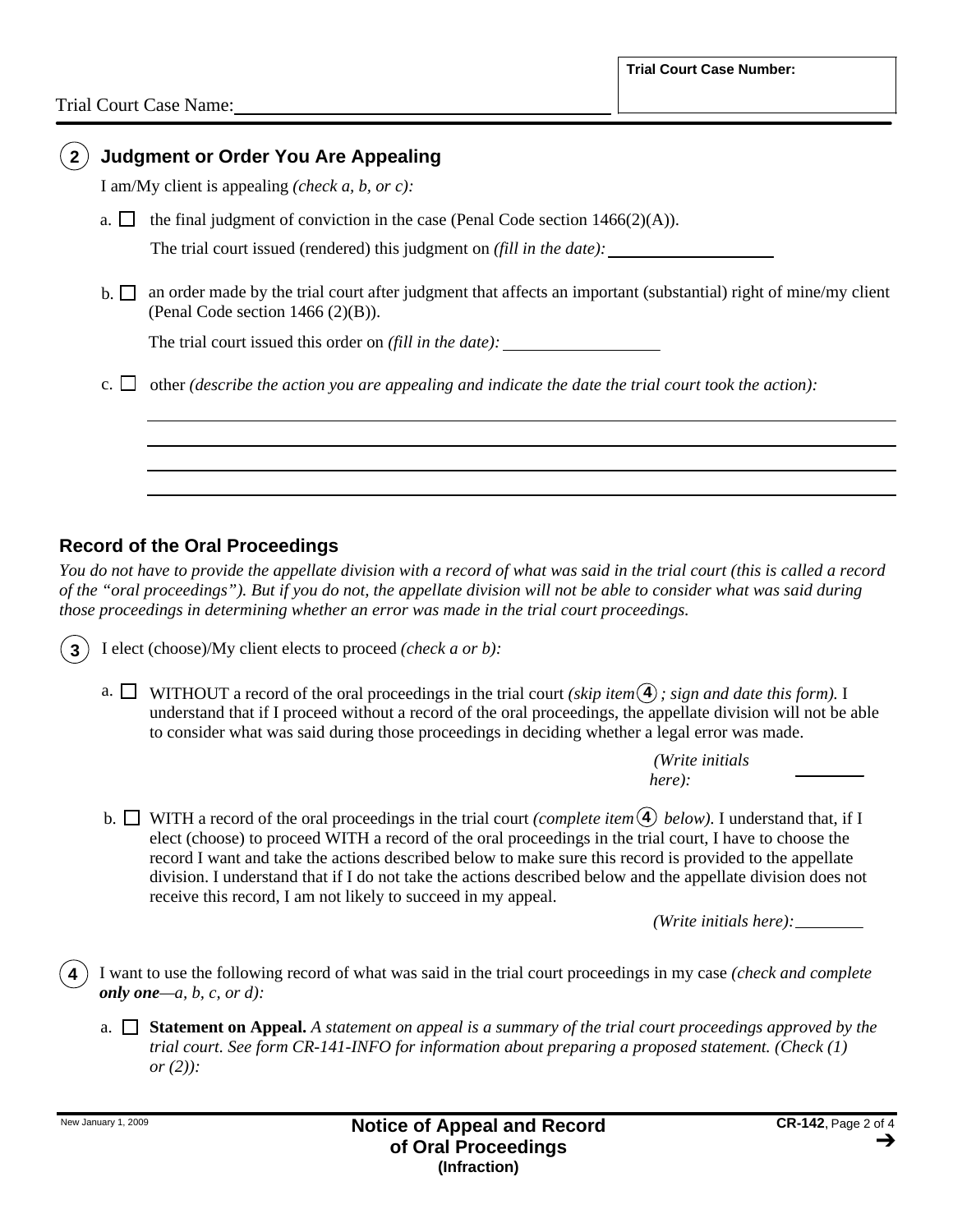#### a. (continued)

**4**

- $(1)$   $\Box$  I have attached my proposed statement on appeal to this notice of appeal. (*If you are not represented by an attorney in this appeal, you must use* Proposed Statement on Appeal (Infraction) *(form CR-143) to prepare and file this proposed statement. You can get form CR-143 at any courthouse or county law library or online at* www.courtinfo.ca.gov/forms.)
- $(2)$   $\Box$  I have NOT attached my proposed statement. I understand that I must serve and file this proposed statement in the trial court within 20 days of the date I file this notice of appeal and that if I do not file the proposed statement on time, the court may dismiss my appeal.

## **OR**

- b. **Transcript From Official Electronic Recording.** *This option is available only if an official electronic recording was made of what was said in the trial court. Check with the trial court to see if an official electronic recording was made in your case before choosing this option. (Check (1) or (2)):*
	- $(1)$   $\Box$  I will pay the trial court clerk's office for this transcript myself. I understand that if I do not pay for this transcript, it will not be prepared and provided to the appellate division.
	- $(2)$   $\Box$  I am asking that this transcript be prepared at no cost to me because I cannot afford to pay this cost. I have completed and attached *Defendant's Financial Statement on Eligibility for Appointment of Counsel and Reimbursement and Record on Appeal at Public Expense* (form MC-210). *(You can get form MC-210 at any courthouse or county law library or online at www.courtinfo.ca.gov/forms. The court will review this form to decide if you are eligible for a free transcript.)*

### **OR**

- c.  $\Box$  Copy of Official Electronic Recording. This option is available only if an official electronic recording was *made of what was said in the trial court, the court has a local rule for the appellate division permitting the use of the official electronic recording itself as the record of the proceedings, and you and the respondent (the prosecuting agency) have agreed (stipulated) that you want to use the official electronic recording itself as the record of what was said in your case. Check with the trial court to see if an official electronic recording was made in your case before choosing this option. You must attach a copy of the agreement (stipulation) between you and the respondent to this notice. (Check (1) or (2)):*
	- $(1)$  I will pay the trial court clerk's office for this official electronic recording myself. I understand that if I do not pay for this recording, it will not be provided to the appellate division.
	- $(2)$   $\Box$  I am asking that this official electronic recording be provided at no cost to me because I cannot afford to pay this cost. I have completed and attached *Defendant's Financial Statement on Eligibility for Appointment of Counsel and Reimbursement and Record on Appeal at Public Expense*  (form MC-210). *(You can get form MC-210 at any courthouse or county law library or online at*  www.courtinfo.ca.gov/forms. *The court will review this form to decide if you are eligible for a free copy of the official electronic recording.)*